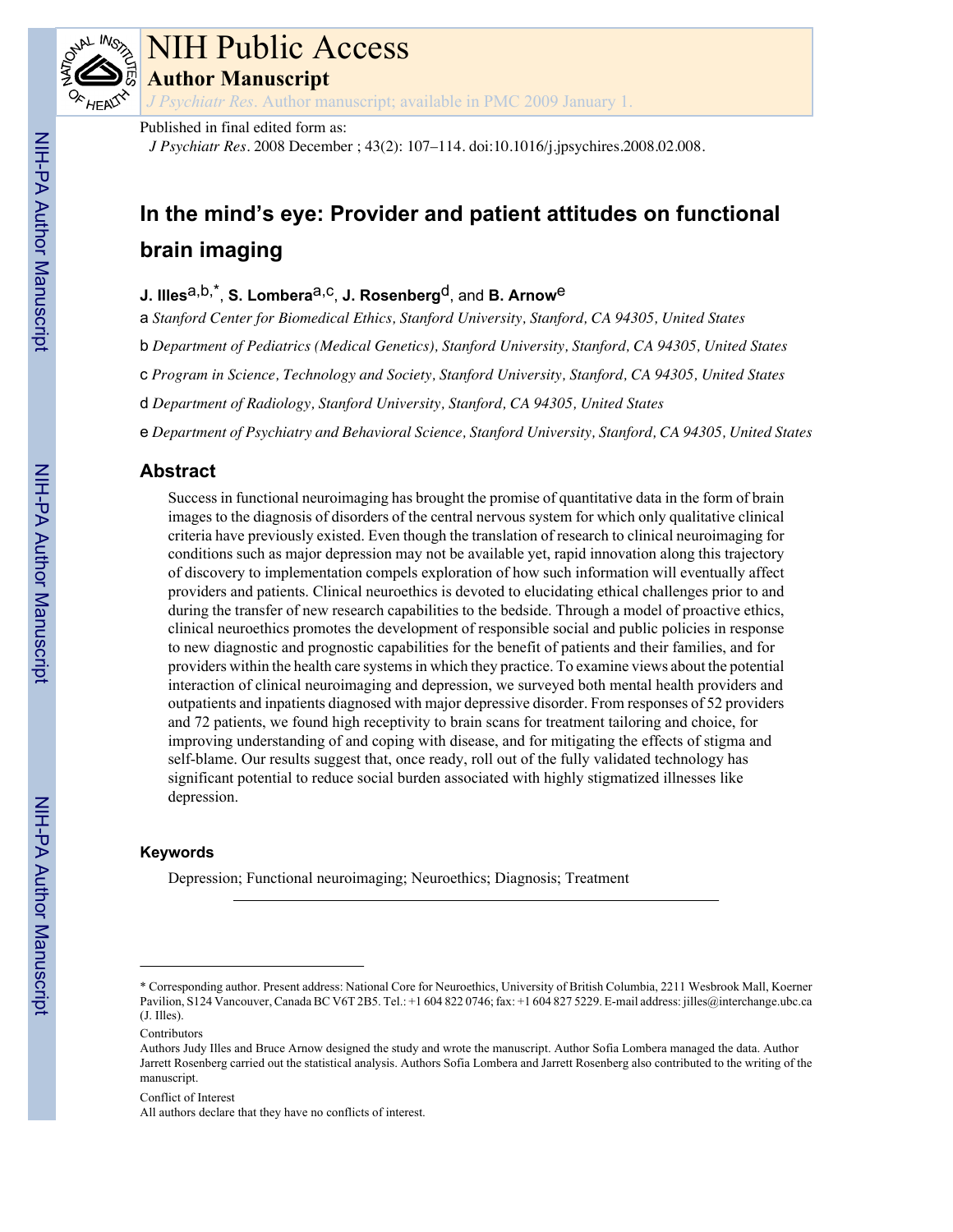## **1. Introduction**

Depression is one of the most common public health problems worldwide, and estimates predict that one in four people will personally experience depression or another mental illness at some point in their lives (Gray, 2002). Diagnosis of depression is currently made on the basis of a constellation of factors that include mood, attention, and motivation and, despite the public health significance, it often goes inadequately detected and treated. Complexities of personal context, denial (Angermeyer and Matschinger, 2004; Haslam et al., 2005; Priest et al., 1996), lack of insight about disease severity (Simon et al., 2006), and pressures for rapid interactions and communication between providers and their patients exacerbate the complexities of diagnosis.

The introduction of imaging techniques such as computed tomography (CT), magnetic resonance imaging (MRI), and neurochemical, and neuropharmacologic functional methods such as positron emission tomography (PET) and single photon emission computed tomography (SPECT) in the 1960s and 1970s revolutionized the study of the biology of psychiatric illness with potential implications for psychiatric practice. Today, structural MRI and its functional counterpart – fMRI – are widely used to define anatomy and hemodynamic changes associated with depression. While MRI had been the cornerstone of the neurology clinic for decades, its application to psychiatry came to the foreground in the 1990s when the first studies were published demonstrating a blood oxygenation level dependent effect (BOLD) in humans (reviewed in Kikka et al., 1996). The non-invasiveness and repeatability of the fMRI methods have made it a ubiquitous research tool (Ebmeier et al., 2006), superseding even radionuclide imaging methods (Mitterschiffhaler et al., 2006).

Nearly 2000 fMRI empirical studies of depression, bipolar disorder and schizophrenia can be retrieved from Pub-Med today. Another approximately 3000 focus on core cognitive functions disrupted by mental illness such as emotion, mood and arousal. Studies of major depression specifically have identified abnormalities in multiple areas of the prefrontal cortex (Drevets, 2000), the amygdala (Thomas et al., 2001), related parts of the striatum and thalamus (Caetano et al., 2001) and hippocampus (Videbech et al., 2001). Smaller fronto-temporal volumes have been measured in treatment-resistant depressed patients, and have been linked with impaired and short-term memory functioning (Simpson et al., 2001). Other studies (Sheline et al., 2001) have reported left amygdala hyperarousal in depressed patients, even when they were processing stimuli outside conscious awareness. Siegle et al. (2002) reported sustained amygdalar responses to emotional stimuli in depressed individuals with fMRI, and good predictive validity of the technique for recovery with cognitive behavior therapy (Siegle et al., 2006).

Taken together, neuroimaging studies implicate interconnected neural circuits that can be mapped both structurally and functionally. Clinical imaging may eventually reveal co-morbid disorders that share common biological substrates (Abou-Saleh, 2006), including shared genes and dysfunctional circuitry, and the combination of imaging and genomics (Hariri and Weinberger, 2003; Roffman et al., 2006) may eventually enable tailoring treatment of affected pathways in depressed patients. At the present time, imaging technology reveals the anatomical structure of and blood flow patterns in the brain but cannot directly provide information about behavior. Moreover, images are constructed using aggregate data and still have limited, albeit improving relevance for individual diagnosis (Canli, 2006; Canli et al., 2001). Specifically, advances in brain imaging technology are expected to impact diagnosis in depression (Davidson et al., 2002; Moras, 2006), as well as pretreatment prediction of, and ongoing evaluation of treatment response (Etkin et al., 2005). In a recent study using fMRI technology, Siegle et al. (2006) reported that response to an emotional processing task prior to treatment predicted response to cognitive-behavioral therapy for depression.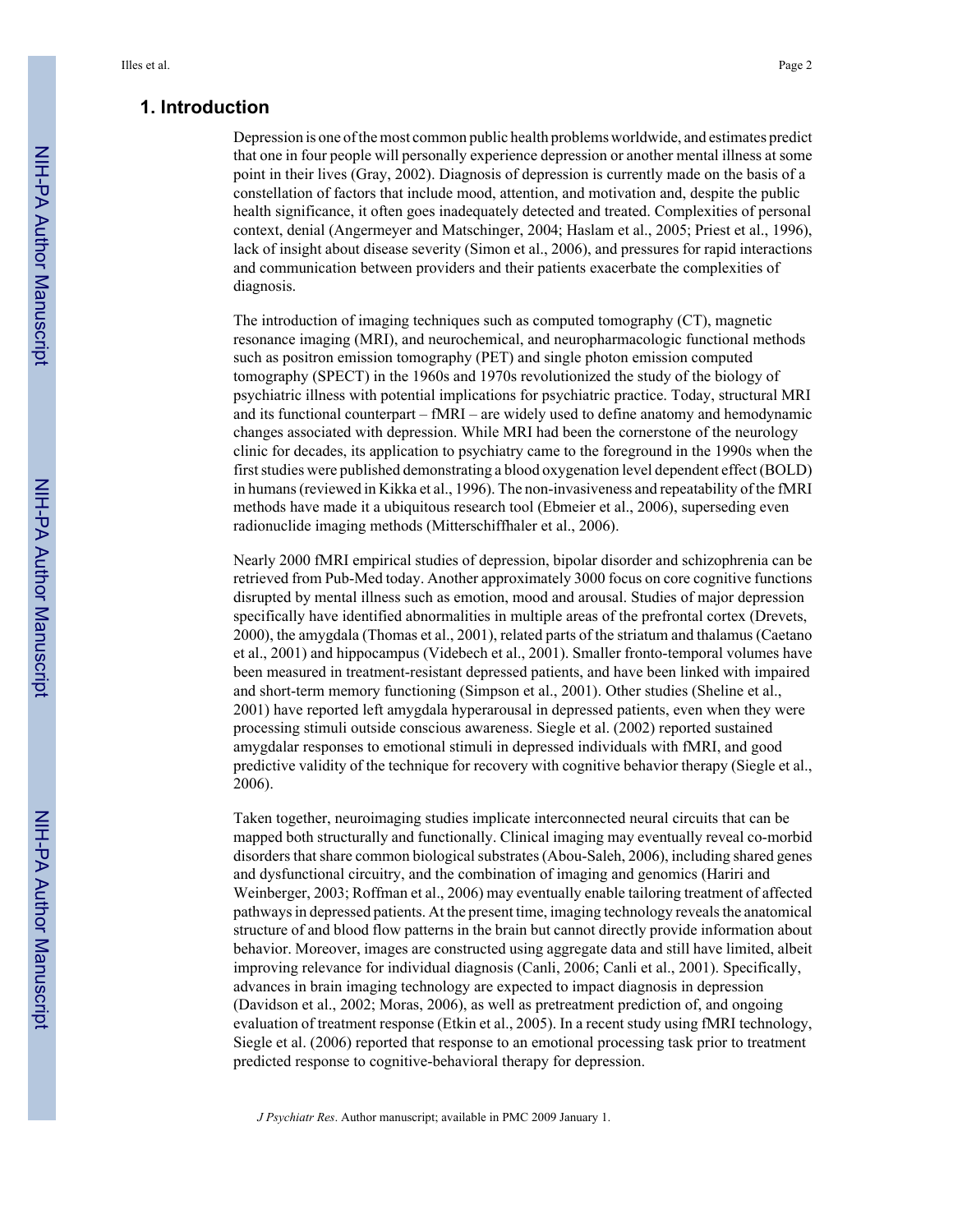Thus, there is merit to acquiring anticipatory data and preparing to help guide the eventual translation of the technology, whether it is fMRI or another modality, by understanding the prospective place of neurotechnology in the lives of patients and their providers. Indeed, the framework for this study is that for modern neuroscience to be applied for maximum public health good, it is critical to identify and address the intersections of the research with ethics and society at its earliest stages. Little is known to date about the potential impact of brain images and other novel technology on the conceptualization of psychiatric illnesses, such as depression, by patients, their self-help efforts, treatment preferences and compliance. Similarly, few data exist regarding the attitudes of psychiatrists and psychologists on the potential impact of neuroimaging technology in the diagnosis and treatment of major depression. Indeed, patients and providers are often barraged with conflicting messages about mental illness and different alternatives for treatment from academic and commercial sources, the popular press, the Internet and support organizations (Berger et al., 2005). Given the scope of available information, how do patients view new types of diagnostic and therapeutic tools? How do providers expect to integrate the new information obtained from calculated norms and biological patterns, such as functional MRIs, especially when the neurobiology is still incompletely understood? How do patients, their advocates and their providers view the potential risks and rewards of having such additional tests, including impact on stigma, medication compliance, participation in psychotherapy, self-help efforts, insurability and privacy? These are some of the questions to which early answers will bring about maximum benefit of new technical capabilities as those with proven efficacy become available for clinical practice. These issues are addressed by the field of neuroethics, which seeks to explicitly and proactively link ethical, legal and social issues with advances in neuroscience.

This report describes findings gathered in one survey designed for psychiatrists and psychologists in both academic and clinical settings, and a separate survey given to patients diagnosed with major depressive disorder (MDD). To our knowledge, this is the first effort to examine attitudes toward the possible use of neuroimaging technologies in the diagnosis and treatment of depression.

#### **2. Materials and methods**

#### **2.1. Participants**

Sixty psychiatrists and psychologists active in both academic and clinical settings were invited to participate. The academic psychiatrists and psychologists were known for their research in the treatment of major depression, and had faculty appointments in departments of psychiatry and psychology. Those from clinical settings all practiced in the San Francisco Bay Area. They included MDs and PhDs practicing in the community, Veterans Administration Health Care System, and private practice settings. One was an EdD whose data were included with the PhDs.

All were recruited by email and then by telephone follow-up to maximize enrollment. In addition to including both MDs and PhDs from academic and clinical settings, the cohort was constructed to represent both genders, diverse backgrounds and ethnicities, and to have varying exposure to neuroimaging in their environment.

Patients were recruited from the Stanford University Department of Psychiatry and Behavioral Sciences. Inclusion criteria were: (1) men and women age 18–75 with a principal diagnosis of MDD; (2) no terminal medical illness; and (3) capacity to understand the nature of the study and provide written, informed consent. Exclusion criteria were diagnosis at the time of the study of: (1) schizophrenia or other psychotic disorder, (2) bipolar disorder, (3) dementia Alzheimer Type or related cognitive disorders; (4) alcohol or other substance-related dependence disorder (with the exception of nicotine dependence); (5) inability to read and write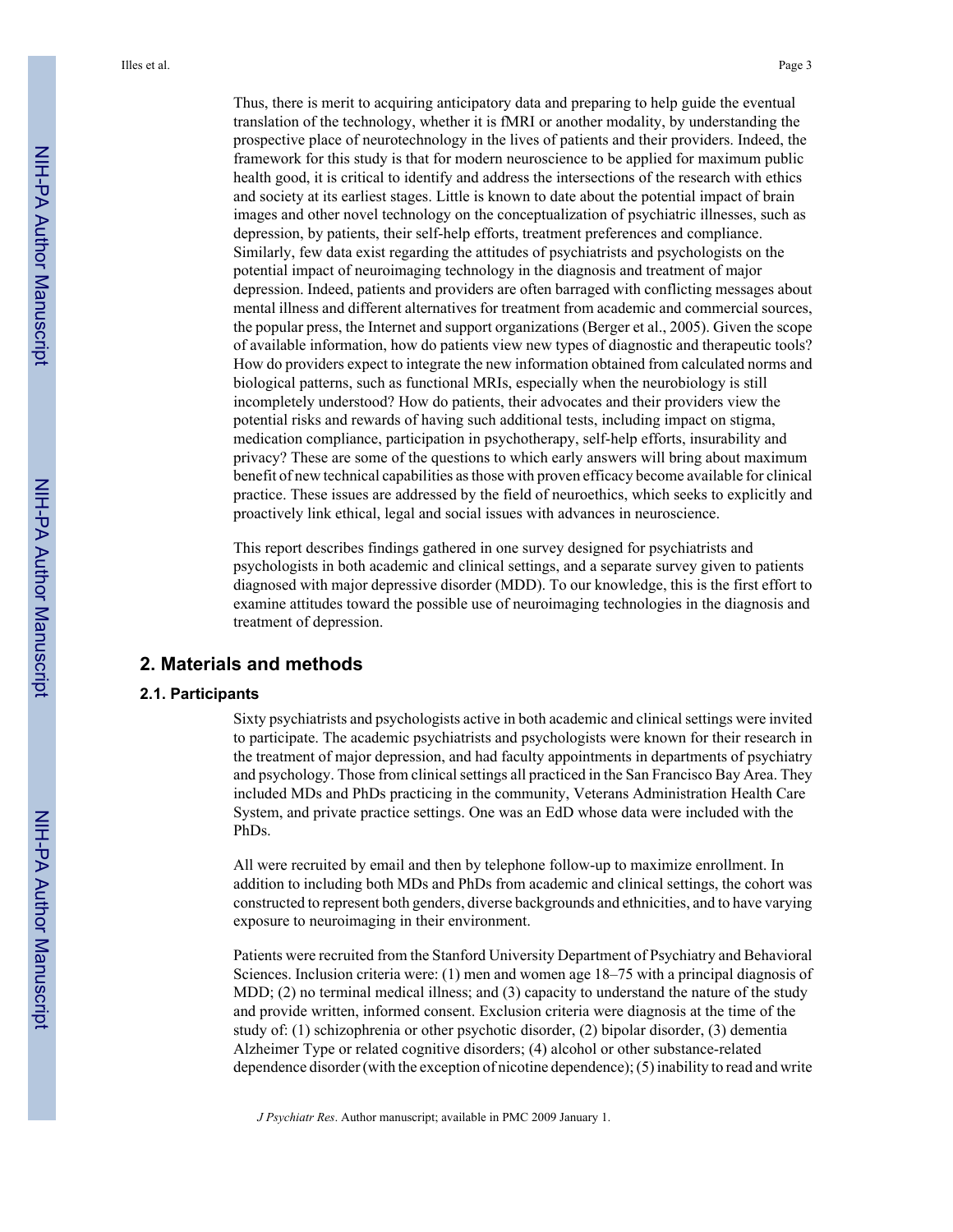English. Twenty-seven (27) were participants in a National Institute of Mental Health (NIMH) randomized clinical trial that involved both medication and psychotherapy, 22 were recruited at the Stanford University Department of Psychiatry outpatient clinic, and 23 were recruited from Stanford's inpatient psychiatry service. Patients in the NIMH studies were recruited by study coordinators. Clinic patients were recruited by providers. Patients were compensated \$25 for their participation.

#### **2.2. Surveys**

Separate surveys for the providers and patients were constructed, piloted and finalized. The 27-question provider survey was divided into three major sections, querying for the anticipated impact of functional imaging on clinical practice, anticipated impact of functional imaging on choice of treatment and patient compliance, and perceived costs and benefits of neuroimaging for patients with major depression. Responses to these questions were made on a 5-point Likert Scale (1–5) signifying strong disagreement, disagreement, neutrality, agreement, and strong agreement. Where appropriate, not applicable was an option. Providers were also asked questions about their professional background, current practice patterns, and the extent of research in neuroimaging in their environment.

The 29-question patient survey was also divided into three major sections. It queried patients about their condition, the impact it has on them and others in their environment, and about their views on brain scan technology. Similar to the provider survey, responses were made on a 5 point Likert Scale. Patients also responded to questions about their background, including age, history of mental illness, treatment, education, ethnicity, type of health insurance, and previous experience with brain scans. All subjects provided written informed consent and the study was approved by the Stanford University Medical School Institutional Review Board.

To achieve a common level of understanding about the purpose of the study and nature of brain scans, the first page of the patient survey showed a coronal MRI with colorized activations superimposed on it, and presented the following question:

If your provider could use a brain scan like the one below to diagnose depression and assess the effectiveness of treatment, would you be receptive to having one?

The purpose of the survey, as specified on the questionnaires and articulated during consent, was to examine how emerging neurotechnology could affect patients, doctors, and others in the future.

Data were described qualitatively and main effects tested for significance using Fisher's Exact tests unless specified otherwise. Answers of "agree" or "agree strongly" were collapsed into 'agree' or 'positive' responses; disagree or disagree strongly were collapsed into 'disagree' or 'negative' responses. The occasional responses between two labeled categories were coded according to whichever of the two categories was closer to neutral. The order of results mirrors the order of questions on the surveys.

## **3. Results**

#### **3.1. Demographics of respondents**

Fifty-two (52) of the 60 providers responded (87% response rate; Table 1). We did not find significant differences on survey responses from the professional groups. The data were therefore collapsed for final analysis.

A total of 72 surveys were returned from patients for analysis (Table 2). The majority of responders were outpatients ( $n = 49$ ; 68%); 23 (32%) were inpatients. Women represented 61%  $(n = 44)$  of the sample. Mean age across genders was 45 years (standard deviation = 13); 92%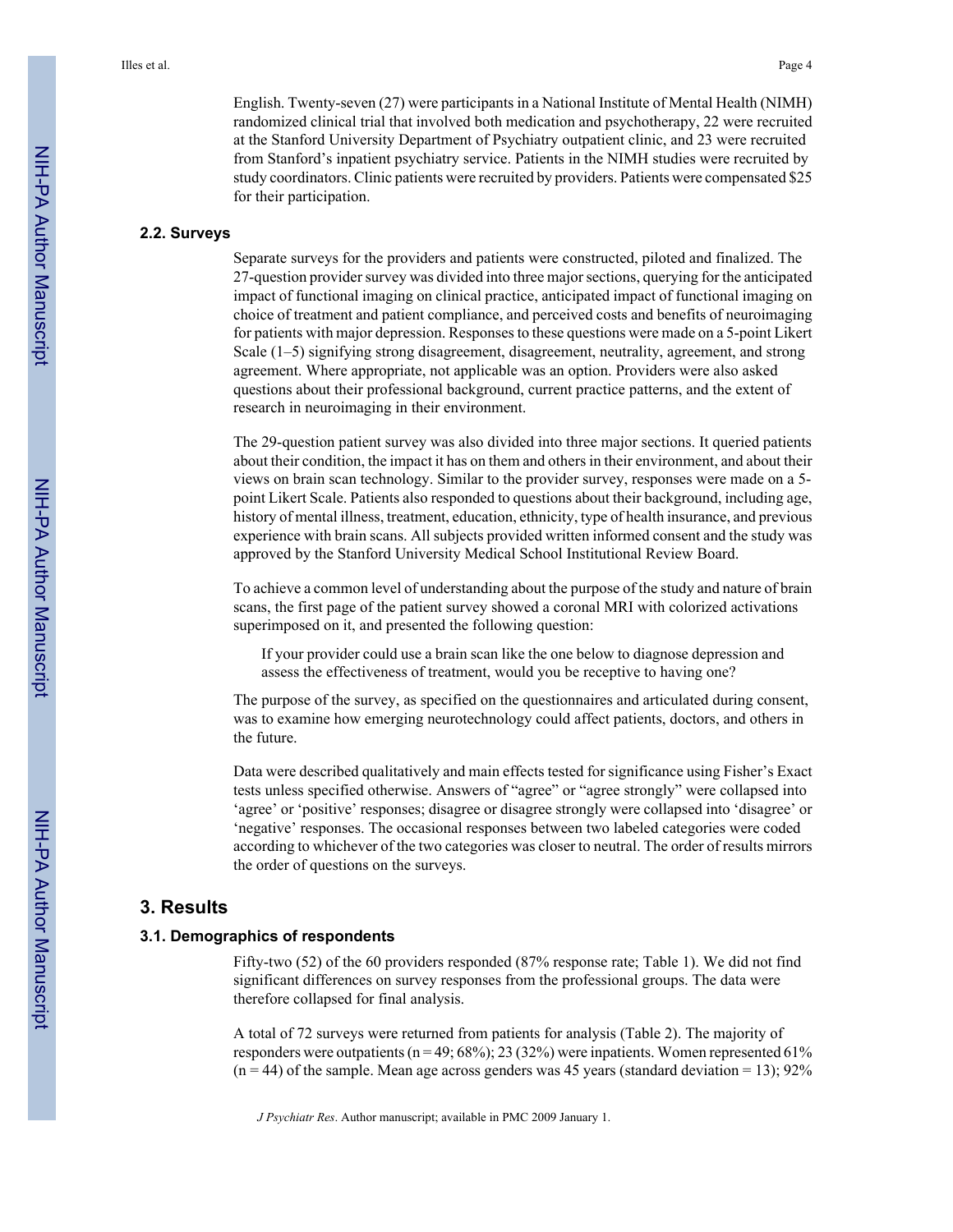had completed high school, and 67% had completed college or graduate school. Of the group, 72% were Caucasian, 9% African–American, 9% Asian, 8% Hispanic, and 1% other. The majority of respondents (69%) earned above the median income in the United States for 2005. A large proportion of the cohort (69%) had been diagnosed with MDD more than 5 years before the study. Over half (56%) had a family history of neurological or mental disease. One subject had previously participated in a brain imaging study, and a total of 34 (47%) subjects indicated awareness that brain scan technology is being developed for improving the diagnosis of depression. Respondents reported that they used a variety of therapies to treat their depression; 90% were on medication with or without additional treatment; 60% were receiving psychotherapy.

Patients overwhelmingly reported that depression negatively affects their daily lives and alienated them from others (92% and 94% positive responses). Patients also reported that, by extension, their depression negatively affected their family and friends (53% positive response). Fifty-seven percent blamed themselves for their depression.

#### **3.2. Receptivity to brain scans**

Eighty-five percent ( $N = 44$ ) of providers agreed or strongly agreed that such data would be a valuable adjunctive diagnostic tool for clinical evaluation. There was no difference on this measure by average number of years in practice (18 years). Twenty-five percent agreed or strongly agreed with the desirability of a brain scan as a primary means of diagnosing depression. The average number of years in practice for this cohort was 20 years. The average number of years in practice for those neutral or negative was 14.5 years. The majority of providers anticipated that fMRI data would improve the overall care of MDD patients (71% positive). Benefits were predicted to outweigh personal risks (71% positive), although the financial cost was a mitigating factor with 40% of providers indicating concern about this variable (40% positive response, 37% neutral and 23% negative).

Among the patients, 92% responded positively to wanting a brain scan to diagnose depression if it was available. Four subjects were neutral; none were entirely unreceptive to the possibility of a brain scan. On this measure and those that follow, results were highly consistent for age, gender and ethnicity, and across inpatient and outpatient respondents. Seventy-six percent of patients reported that a brain scan would help them accept their condition and 66% of the subjects responded that it would increase their confidence in a provider's diagnosis. Sixty-four percent of patients disagreed that brain scans would cause them to worry more about their condition; 22% were neutral and 14% agreed.

#### **3.3. Understanding, stigma and coping**

Eighty-seven percent  $(N = 45)$  of providers agreed or strongly agreed that reliable and valid fMRI data would help with understanding of biological factors of depression. Their response to whether fMRI would improve understanding of psychosocial factors was more evenly distributed: 35% positive, 27% neutral and 28% negative. Differences in provider responses between their views on biological versus psychosocial factors were significant (Bowker's test, *p* < 0.0001). Providers also agreed that fMRI data would help patients understand their condition (81% positive response). Sixty-five percent of providers did not predict an increase in stigma associated with MDD diagnosed with fMRI. On the contrary, the proportion of positive responses about stigma reduction was significantly greater than the proportion of neutral and negative responses  $(p < 0.019$ , exact one-sided binomial test; Fig. 1). The majority also did not anticipate any adverse effect on family interactions (86% negative response).

Sixty-three percent of patients reported that brain scans would aid their families to accept their condition better. Ninety-two percent (92%) of the respondents from the patient group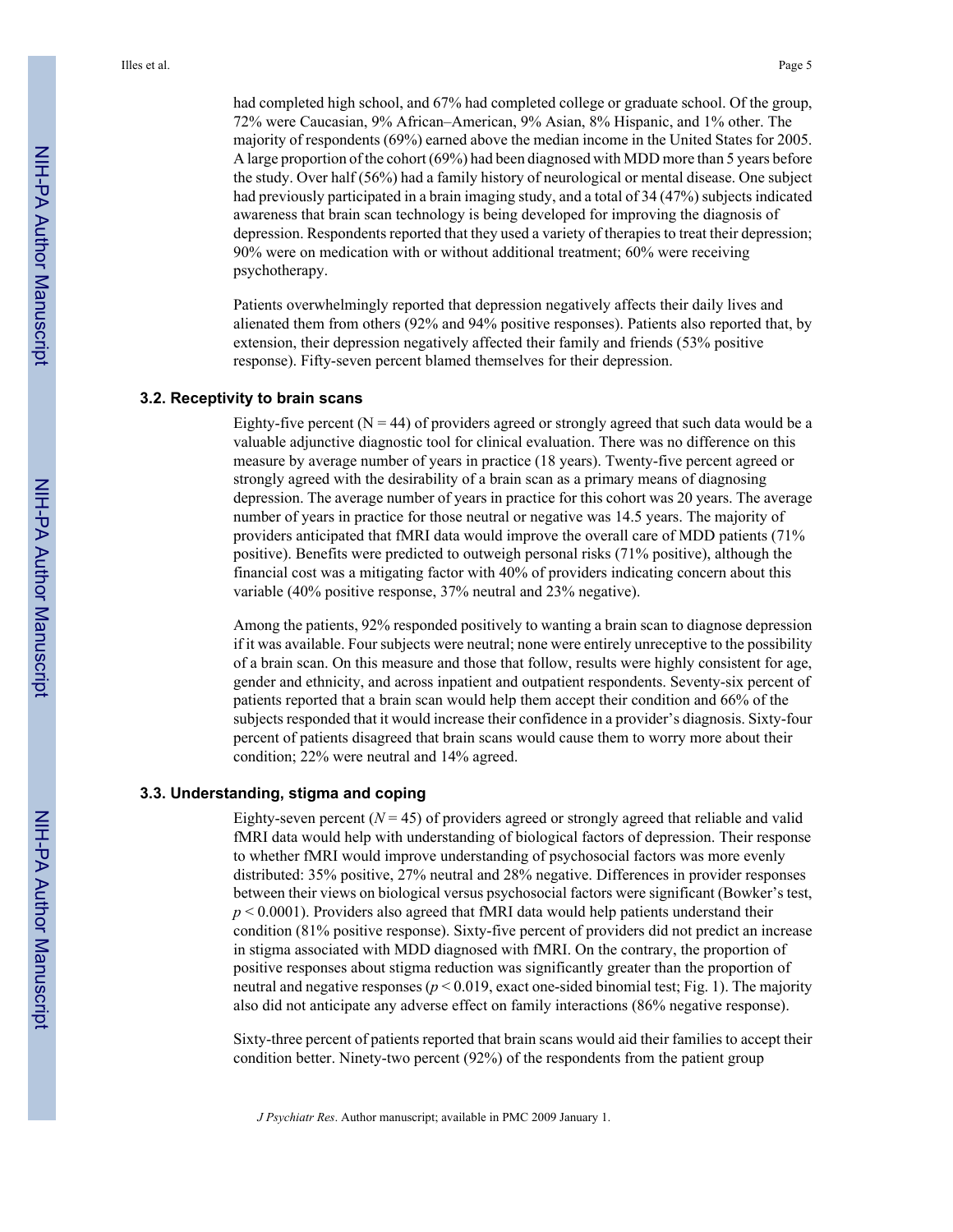anticipated that brain scans would help them and others better understand the biology of the condition. In response to questions about stigma reduction, patients' positive answers were significantly more frequent than neutral and negative ones  $(p < 0.001$ , exact one-sided binomial test; Fig. 1). Fifty-seven percent of the sample reported blaming themselves for being depressed. Those who agreed or strongly endorsed the self-blame item reported that a scan would have a significant positive impact on mitigating this sense of responsibility (71%). We found that those eager – strong agreement to have a scan – expected enhanced selfunderstanding of the disorder (95% responding positively) compared to those not eager (50%,  $p \le 0.003$ ). Similarly, patients reporting an eagerness for a scan were more likely to expect improved coping (71% responding positively) compared to those not eager (17%,  $p < 0.016$ ). An absence of negative responses on this question suggests that while patients with depression who blame themselves expect that scans will be helpful, those who are not self-blaming at least do not anticipate adverse effects.

Providers and patients groups had similar positive responses associated with understanding of biological factors (Fisher's exact test  $p = 0.384$ ). Provider and patient views on the anticipated impact of fMRI on psychosocial understanding of MDD were significantly different (Fisher's exact test  $p = 0.022$ ; Fig. 2).

Providers were not asked about coping. A majority of patients (*n* = 49, 69%), however, anticipated a positive impact on coping with the disease; 10% did not see a positive impact and 21% were neutral.

#### **3.4. Impact on treatment and compliance**

Eighty one percent responded that fMRI data consistent with MDD would encourage patients to pursue treatment. The most positive influences of fMRI on treatment and compliance of MDD as anticipated by providers was encouraging patients to try medication (84% positive), tolerate the side effects of medication (67% positive) and comply with medications prescribed (81% positive). Providers anticipated that patients undergoing imaging would be more inclined to try medication to treat their depression (84% positive) compared to psychotherapy (33% positive response; *p* < 0.001 by Bowker's test). Providers generally did not foresee fMRI having an impact on patients' motivation to examine their thinking and interpersonal patterns, willingness to complete homework assignments, or participation in non-medical self-help (Fig. 3).

Patients reported that brain scans would increase their interest in a range of treatment choices. Patients were also generally positive about the effects of imaging on taking medication consistently (67%). Twenty-six percent indicated that it would have no effect, and 6% a negative effect. We found the same distribution of responses when patients were asked if a brain scan consistent with signs of depression would increase their willingness to try medication. We reiterate, however, that 90% of patients were already being treated with medication.

Seventy percent reported that a brain scan showing signs of depression would make them more likely to attend psychotherapy. Patients also reported that such a scan would encourage them to complete homework (64%) and engage in non-medical self-help (70%). The most neutral (33%) and negative responses (13%) were to the questions about increased willingness to tolerate side effects of medication. Patients also predicted that brain scans would motivate them to examine their thinking patterns in the context of their depression, as well as to the contribution of interpersonal patterns to mood (93% and 84% positive responses).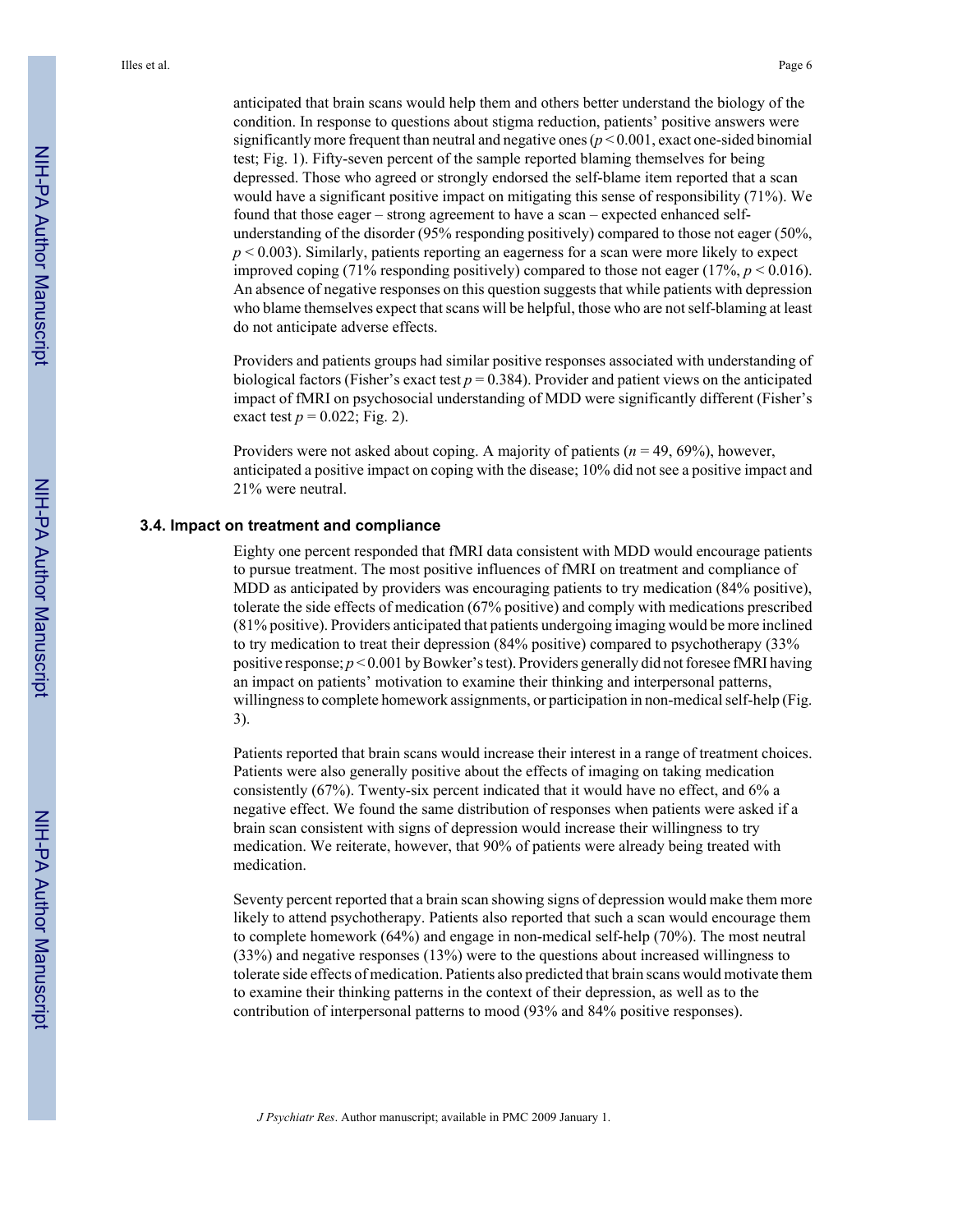Among the providers group, 54% anticipated adverse effects on patients' health insurance. Fifty-five patients (77%) reported being concerned about the effects of brain scans on their insurance.

Queried for discrimination in the workplace,  $58\%$  ( $n = 30$ ) of providers responded negatively to concern that a brain scan would increase discrimination;  $29\%$  ( $n = 15$ ) were neutral; 13%  $(n=7)$  responded positively to this question. More than 25% of each of the three questions concerning employment was left unanswered by patients. These results were not analyzed, therefore, since the data are incomplete for the measure.

## **4. Discussion**

Historically, consideration of the ethical and policy implications of frontier neurotechnology has lagged the development and deployment of the technology itself. As non-invasive imaging methods are being used to examine the biology of an unprecedented range of cognitive and mental phenomena, today's innovations make elimination of this lag a pressing challenge. Our results suggest that both patients and providers value the promise that a technique like fMRI holds for informing the management of major depression beyond the anatomo-functional information its provides. Early identification of challenges related to this receptivity to technology, especially to those technologies that address highly stigmatized conditions like depression (Sartorius, 2007), can maximize benefit and prevent false hope, mitigate hype, and curtail their premature use and even misuse in the private sector (Eaton and Illes, 2007).

The anticipated impact of neuroimaging was statistically undifferentiated between the patients we surveyed, a cohort that was ethnically diverse but representing greater education and affluence than the general population. Both patient and provider groups perceived a wide range of benefits that included increased confidence in the diagnosis by providers, and increased acceptance of their own condition. Attitudes toward the use of fMRI technology were similarly positive among provider groups in academic settings and those in practice settings. Although they were recruited to the study for their documented expertise in depression and familiarity with functional neuroimaging methods, we still found this result surprising. As scans could promote overemphasis on biological factors in mental illness, as opposed to learning or environmental influences (Linehan, 2007), we had expected that psychologists would be more skeptical than psychiatrists. However, we found no such differences. All provider groups perceived value in the use of fMRI for diagnosis as an adjunctive method of assessment assuming, as the survey stated, that research supported reliability and validity of the tool for individual patients. Surprisingly, fully 25% of providers reported willingness to use brain scans as a primary diagnostic tool given appropriate scientific validity, which perhaps reflects dissatisfaction with current descriptive diagnostic methods (Beckham et al., 1995) and the expectation that neuroimaging could potentially refine the diagnosis of depressed patients (Davidson et al., 2002). Overall, acceptability of this technology appears to be robust at this stage among all the groups we surveyed.

Patients and providers differed on the anticipated intersection between fMRI and non-medical types of treatment. Patients reported that image-based evidence of depression would encourage their participation in psychotherapy and other non-medical approaches to treatment. Providers, on the other hand, were significantly less likely to agree that the availability of neuroimaging data would increase participation in psychotherapy. Similarly, patients believed that brain scans would increase their willingness to explore thinking and interpersonal contributions to depression while providers were generally neutral on this issue.

One interpretation of the differences between patients and providers on the impact of scan data on participation in non-medical treatment and consideration of non-medical factors is that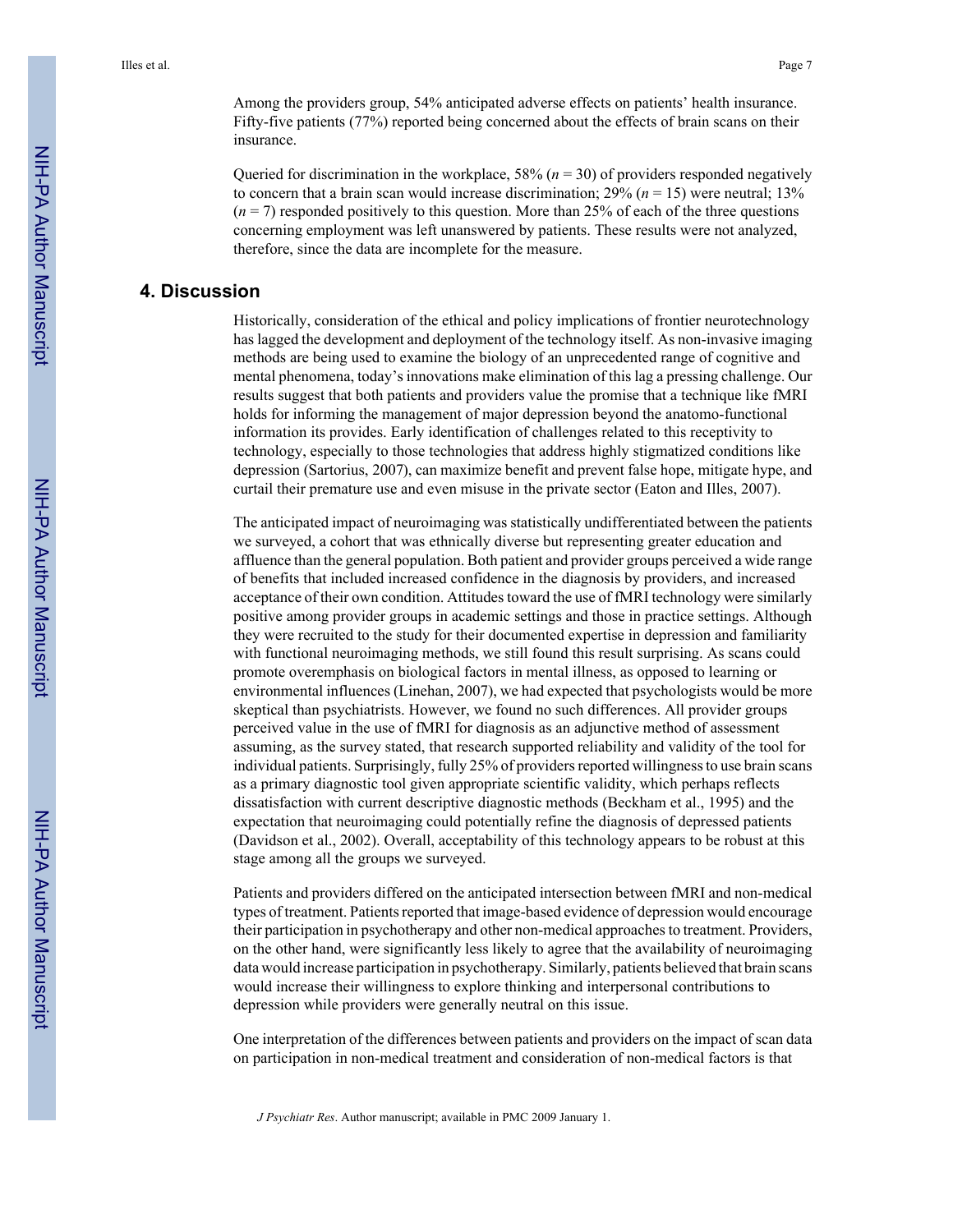providers may view the availability of the data as promoting a biological explanation of depression while patients may be more focused on confirmation that the problem is real, eroding the sense of denial. The functioning of depressed patients has been shown to be significantly worse compared to patients with other chronic illnesses (Moussavi et al., 2007), yet access to treatment is more limited than for other illnesses (Andrews and Titov, 2007). Andrews and Titov (2007) have suggested that the lack of a laboratory test for depression may inhibit doctors from insisting on treatment adherence. It may also inhibit patients from taking more vigorous initiatives, both medical and non-medical, which might have a positive impact on their condition. Patients' responses to our survey on the benefits of fMRI may reflect both their personal experience grappling with an illness that lacks a biomarker and the belief that the availability of such a marker would encourage a wider range of efforts to deal with it.

Given some of the limitations in the sensitivity and specificity of fMRI and the heterogeneity in the depression phenotype, one targeted use of this technology in the future may be for selecting courses of treatment. Our results show that patients and providers anticipate that fMRI will have a significant impact on treatment course, compliance and alternatives. Moreover, in the space given to comment on brain scan technology, a number of patients expressed hope for using the technology to tailor treatment and monitor progress.

A majority of our patients reported blaming themselves for their condition, reflecting the welldocumented stigma attached to mental illnesses of all types (Sartorius and Schulze, 2005; Benbow, 2007). Our findings suggest that patients clearly perceived the potential of fMRI in the diagnosis and treatment of depression as a means of reducing stigma. Among those acknowledging self-blame, nearly 75% believed that a positive fMRI result would reduce it. Similarly, those expressing the greatest avidity to undergo a scan if it were available were significantly more likely to express belief that it would increase self-understanding and increase coping compared to those less eager to undergo such testing.

Given the importance of rumination in amplifying depressed mood (Nolen-Hoeksema, 1991; Roberts et al., 1998), we explored whether patients anticipated that scans might increase worry about their symptoms. A substantial majority of our sample disagreed that scan participation would have such an effect. This is consistent with the overall pattern we observed of patients' receptivity and openness to the use of such technology, and their anticipation of benefit over risk. Perhaps, not surprisingly in this American sample, a large majority did express concerns about possible adverse impact on health insurance.

Our study had several limitations. For example, the majority of the patients were being treated either in a fee-for-service clinic or in various treatment studies at a single academic medical center. We do not know the extent to which these findings might generalize to a more diverse population of depressed patients, to those not in treatment, and even according to varying individual estimates of the potential reliability and accuracy of the technology. A high percentage of patients were treated with medication; it is possible that attitudes toward fMRI technology might be different among patients averse to medical treatment. Providers in both academic and practice settings were recruited by one of the co-authors (B.A.) and we do not know the extent to which they are representative of the universe of providers treating depressed patients. Finally, there is the possibility that in asking subjects to assume that the technology would be useful for diagnosis they assumed perfect sensitivity and specificity, however unlikely for any method, and of a social desirability effect despite assurance of anonymity. Generalizability is limited therefore, and invites further research with a larger cohort of providers and patients with depression and others with disorders that are on the early discovery path for imaging such as schizophrenia (Kubicki et al., 2007), bipolar disorder (Yurgelun-Todd and Ross, 2006), and ADHD (Bush et al., 2005).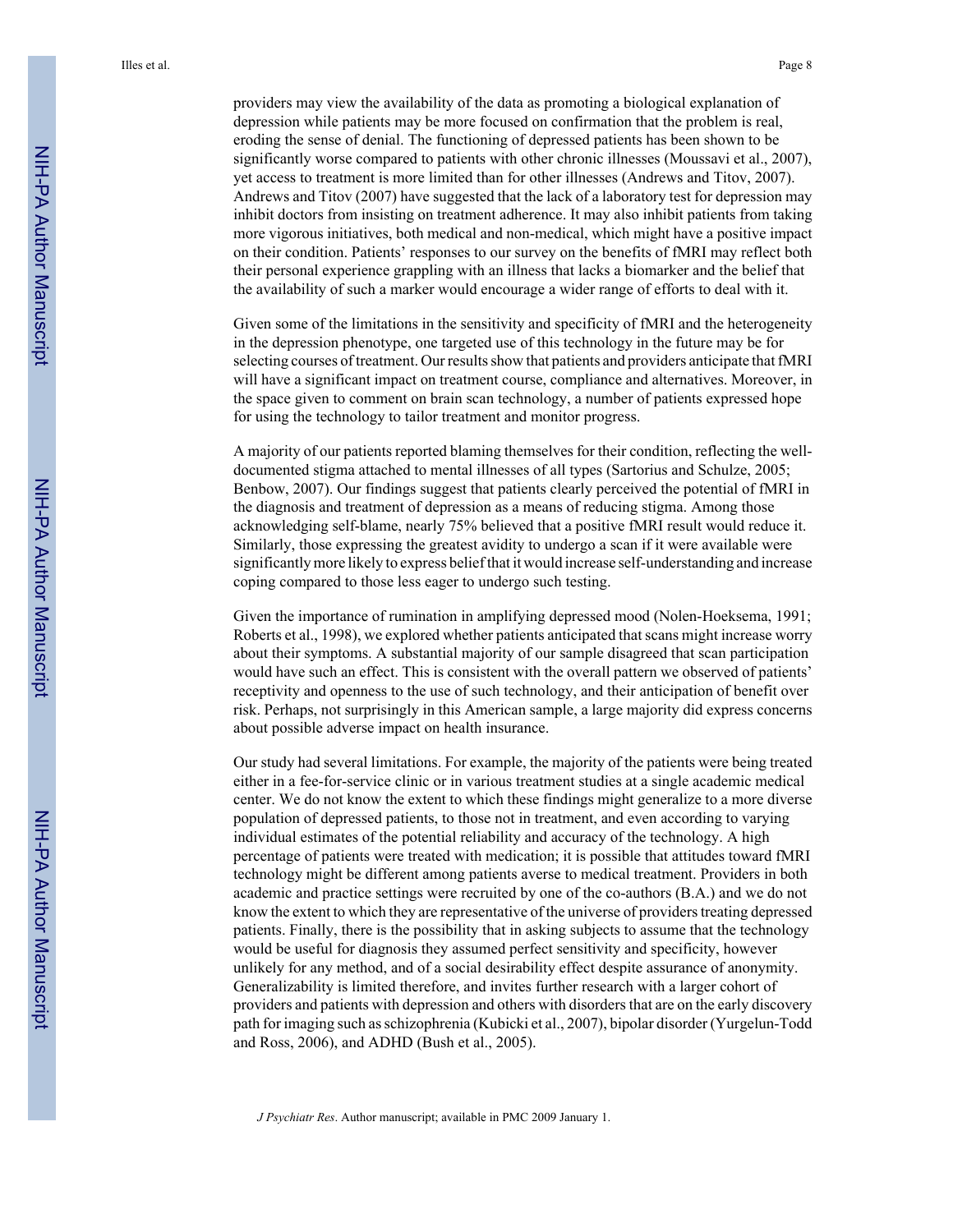Although fMRI is still a long way from being used in individuals, our findings suggest that both providers and patients are receptive to this eventuality, and believe it could both enhance compliance with treatment and mitigate stigma. The reliability of diagnostic measures such as fMRI varies. As the technology comes closer to being more fully validated, provider and patient attitudes are likely to change. Assessing the views of these two groups as a function of varying degrees of reliability would provide important information on how the public embraces technology as it develops and can inform how to best roll out these innovations.

We conclude that while paradigmatic factors having to do with standardization of brain data acquisition and analysis have yet to be resolved (Illes and Racine, 2005), in combination with other indices, fMRI promises significant benefit to the diagnostic process for major depression. Open dialogue among scientists, clinicians, patient stakeholders, and policymakers will further ensure that this potential is realized.

## **Acknowledgements**

The authors gratefully acknowledge Pamela Schraedley-Desmond for statistical analysis, and the research assistance of Marisa Gallo and Allyson Mackey. The data were presented in part at the 2007 Society for Neuroscience Annual Meeting (November 3–7, 2007).

Role of Funding Source

Funding for this study was provided by NIH Grant NS#045831 (J.I.); the NIH had no further role in study design; in the collection, analysis and interpretation of data; in the writing of the report; and in the decision to submit the paper for publication.

## **References**

- Abou-Saleh MT. Neuroimaging in psychiatry: an update. Journal of Psychosomatic Research 2006;61:789–93.
- Andrews G, Titov N. Changing the face of mental health care through needs-based planning. Australian Health Review 2007;31:S122–8. [PubMed: 17402897]
- Angermeyer MC, Matschinger H. Public attitudes to people with depression: have there been any changes over the last decade? Journal of Affective Disorders 2004;83:177–82. [PubMed: 15555711]
- Beckham, EE.; Leber, WR.; Youll, LK. The diagnostic classification of depression. In: Beckham, EE.; Leber, WR., editors. Handbook of depression. 2. New York: Guilford Press; 1995.
- Benbow A. Mental illness, stigma, and the media. Journal of Clinical Psychiatry 2007;68:31–5. [PubMed: 17288505]
- Berger M, Wagner TH, Baker LC. Internet use and stigmatized illness. Social Science and Medicine 2005;6:1821–7. [PubMed: 16029778]
- Bush G, Valera EM, Seidman LJ. Functional neuroimaging of attention-deficit/hyperactivity disorder: a review and suggested future directions. Biological Psychiatry 2005;1:1273–84. [PubMed: 15949999]
- Caetano SC, Sassi R, Brambilla P, Harenski K, Nicoletti M, Mallinger AG, et al. MRI study of thalamic volumes in bipolar and unipolar patients and healthy individuals. Psychiatry Research 2001;108:161– 8. [PubMed: 11756014]
- Canli, T. When genes and brains unite: ethical implications of genomic neuroimaging. In: Illes, J., editor. Neuroethics: defining the issues in theory, practice, and policy. Oxford: Oxford University Press; 2006.
- Canli T, Zhao Z, Desmond JE, Kang E, Forss J, Gabrieli JD. An fMRI study of personality influences on brain reactivity to emotional stimuli. Behavioral Neuroscience 2001;115:33–42. [PubMed: 11256451]
- Davidson RJ, Pizzagalli D, Nitschke JB, Putnam K. Depression: perspectives from affective neuroscience. Annual Review of Psychology 2002;53:545–74.
- Drevets WC. Neuroimaging studies of mood disorders. Biological Psychiatry 2000:48.
- Eaton ML, Illes J. Commercializing cognitive neurotechnology the ethical terrain. Nature Biotechnology 2007;25:393–7.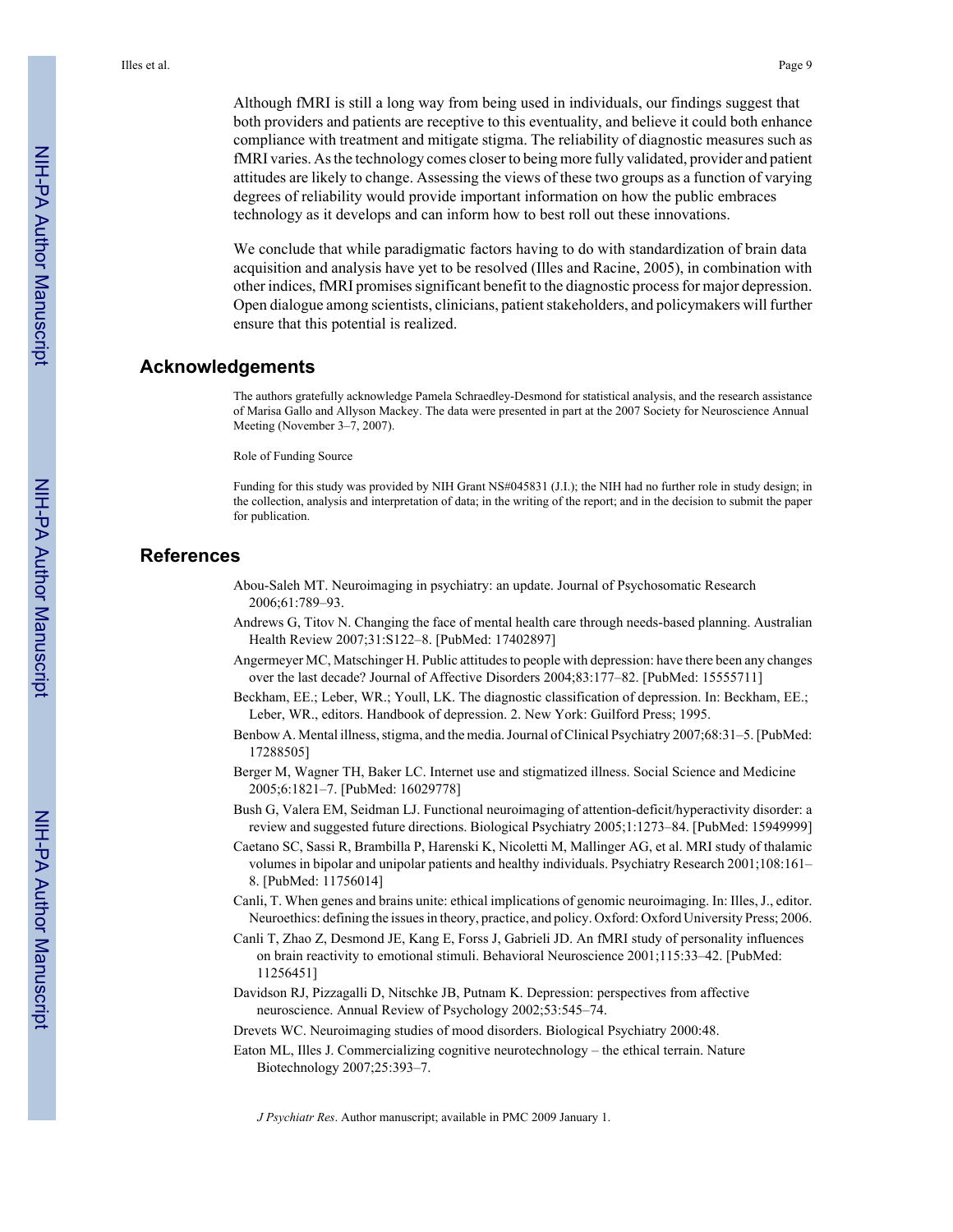Illes et al. Page 10

- Ebmeier K, Rose E, Steele D. Cognitive impairment and fMRI in major depression. Neurotoxicology Research 2006;10:87–92.
- Etkin A, Pittenger C, Polan HJ, Kandel ER. Toward a neurobiology of psychotherapy: basic science and clinical applications. Journal of Neuropsychiatry and Clinical Neuroscience 2005;17:145–58.
- Gray AJ. Stigma in psychiatry. Journal of the Royal Society of Medicine 2002;95:72–6. [PubMed: 11823548]
- Hariri D, Weinberger DR. Imaging genomics. British Medical Bulletin 2003;65:259–70. [PubMed: 12697630]
- Haslam C, Atkinson S, Brown SS, Haslam RA. Anxiety and depression in the workplace: effects on the individual and organization. Journal of Affective Disorders 2005;88:209–15. [PubMed: 16122810]
- Illes J, Racine E. Imaging or imagining? A neuroethics challenge informed by genetics. American Journal of Bioethics 2005;5:5–18. [PubMed: 16036688]
- Kikka JT, Belliveau JW, Hari R. Future of functional brain imaging. European Journal of Nuclear Medicine and Molecular Imaging 1996;23:737–40.
- Kubicki M, McCarley R, Westin CF, Park HJ, Maier S, Kikinis R, et al. A review of diffusion tensor imaging studies in schizophrenia. Journal of Psychiatric Research 2007;41:15–30. [PubMed: 16023676]
- Linehan MM. On being mad versus bad: cautionary comments on biology as a causal explanation of mental disorder. The Clinical Psychologist 2007;60:1–3.
- Mitterschiffhaler MT, Ettinger U, Mehta MA, Mataix-Cols D, Williams SCR. Applications of functional magnetic resonance imaging in psychiatry. Journal of Magnetic Resonance Imaging 2006;23:851– 61. [PubMed: 16652410]
- Moras K. The value of neuroscience strategies to accelerate progress in psychological treatment research. Canadian Journal of Psychiatry 2006;51:810–2.
- Moussavi S, Chatterji S, Verdes E, Tandon A, Patel V, Ustun B. Depression, chronic diseases, and decrements in health: results from the World Health Surveys. The Lancet 2007;370:851–8.
- Nolen-Hoeksema S. Responses to depression and their effects on the duration of depressive episodes. Journal of Abnormal Psychology 1991;100:569–82. [PubMed: 1757671]
- Priest RG, Vize C, Roberts A, Roberts M, Tylee A. Lay people's attitudes to treatment of depression: results of opinion poll for defeat depression campaign just before its launch. British Medical Journal 1996;313:858–9. [PubMed: 8870574]
- Roberts JE, Gilboa E, Gotlib IH. Ruminative response style and vulnerability to episodes of dysphoria: gender, neuroticism, and episode duration. Cognitive Therapy and Research 1998;22:401–23.
- Roffman JL, Weiss AP, Goff DC, Rauch SL, Weinberger DR. Neuroimaging-genetic paradigms: a new approach to investigate the patho-physiology and treatment of cognitive deficits in schizophrenia. Harvard Review of Psychiatry 2006;14:78–91. [PubMed: 16603474]
- Sartorius N. Stigma and mental health. The Lancet 2007;37:810–1.
- Sartorius, N.; Schulze, H. Reducing the stigma of mental illness: a report from a global association. UK: Cambridge University Books; 2005.
- Sheline YI, Barch DM, Donnelly JM, Ollinger JM, Snyder AZ, Mintun MA. Increased amygdala response to masked emotional faces in depressed subjects resolves with antidepressant treatment: an fMRI study. Biological Psychiatry 2001;50:651–8. [PubMed: 11704071]
- Siegle GJ, Carter CS, Thase ME. Use of fMRI to predict recovery from unipolar depression with cognitive behavior therapy. American Journal of Psychiatry 2006;163:735–8. [PubMed: 16585452]
- Siegle GJ, Steinhauer SR, Thase ME, Stenger VA, Carter CS. Can't shake that feeling: event-related fMRI assessment of sustained amygdala activity in response to emotional information in depressed individuals. Biological Psychiatry 2002;51:693–707. [PubMed: 11983183]
- Simon D, Loh A, Wills CE, Harter M. Depressed patients' perception of depression treatment decisionmaking. Health Expectations 2006:10.
- Simpson SW, Baldwin RC, Burns A, Jackson A. Regional cerebral volume measurements in late-life depression: relationship to clinical correlates, neuropsychological impairment and response to treatment. International Journal of Geriatric Psychiatry 2001;16:469–76. [PubMed: 11376462]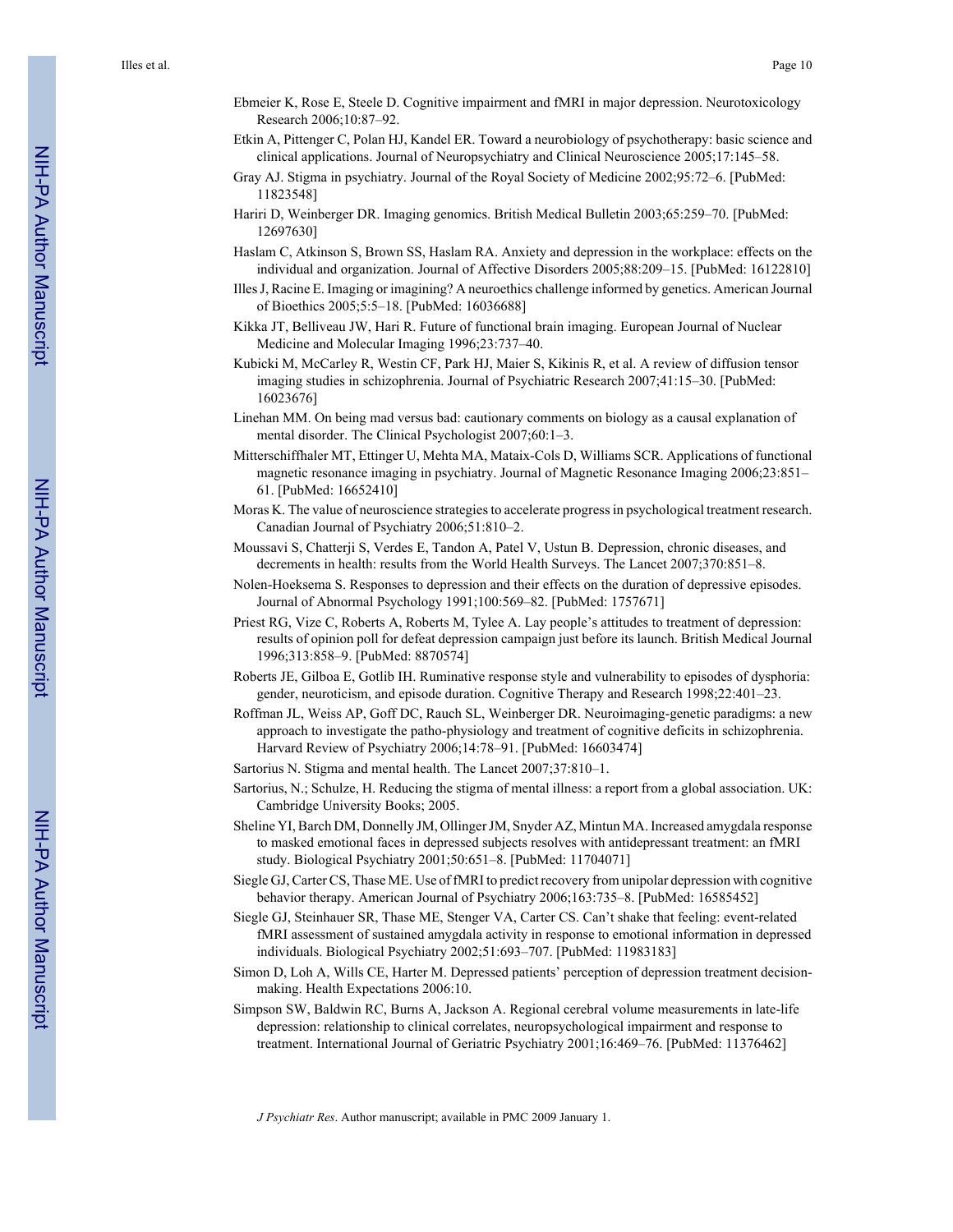- Thomas KM, Drevets WC, Dahl RE, Ryan ND, Birmaher B, Eccard CH, et al. Amygdala response to fearful faces in anxious and depressed children. Archives of General Psychiatry 2001;58:1057–163. [PubMed: 11695953]
- Videbech P, Ravnkilde B, Pedersen AR, Egander A, Landbo B, Rasmussen NA, et al. The Danish PET/ depression project: PET findings in patients with major depression. Psychological Medicine 2001;31:1147–57. [PubMed: 11681541]
- Yurgelun-Todd DA, Ross AJ. Functional magnetic resonance imaging studies in bipolar disorder. CNS Spectrums 2006;11:287–97. [PubMed: 16641834]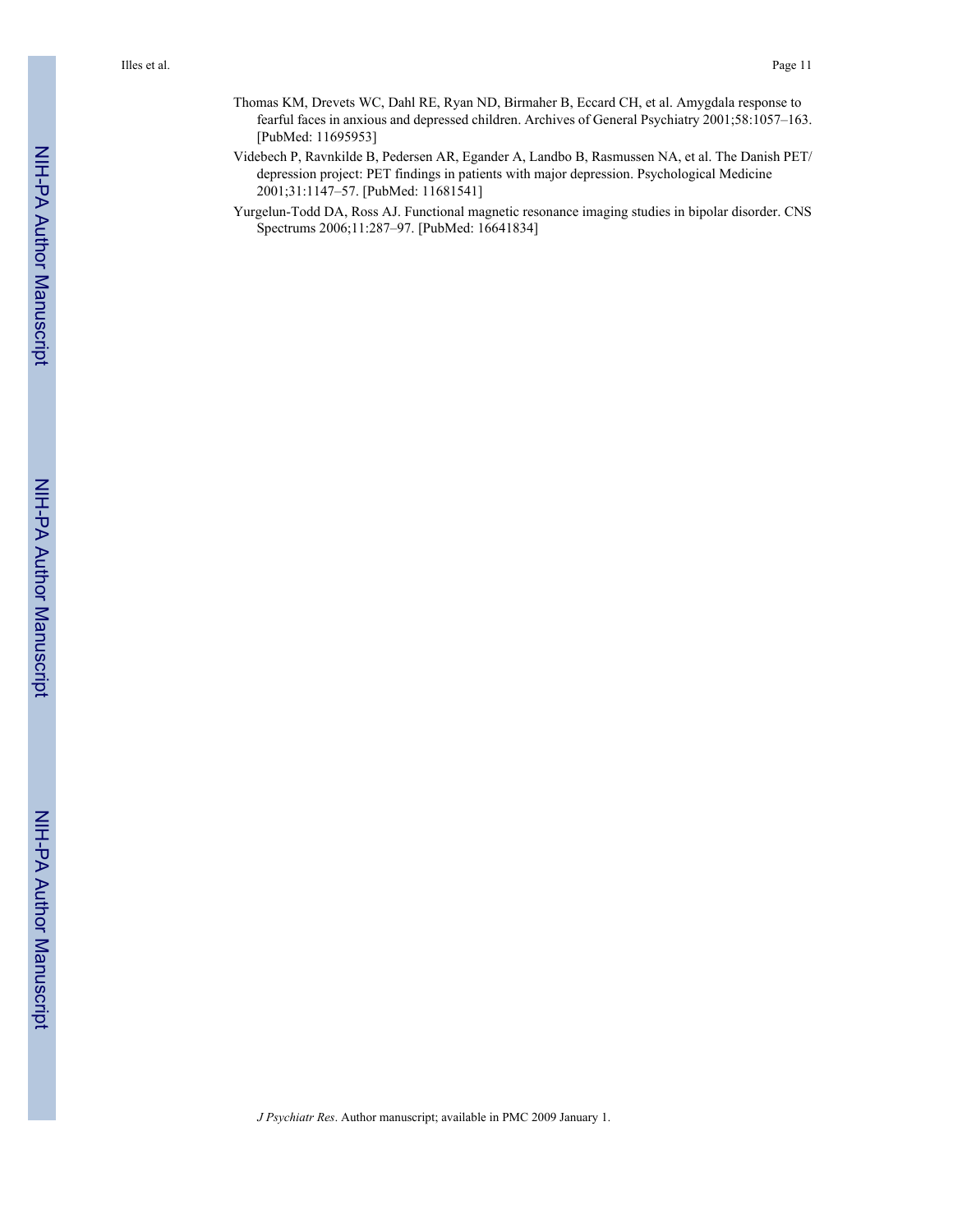Illes et al. Page 12





Provider and patient anticipation of reduced stigma associated with a functional brain scan for MDD. \**p* < 0.019; \*\**p* < 0.001.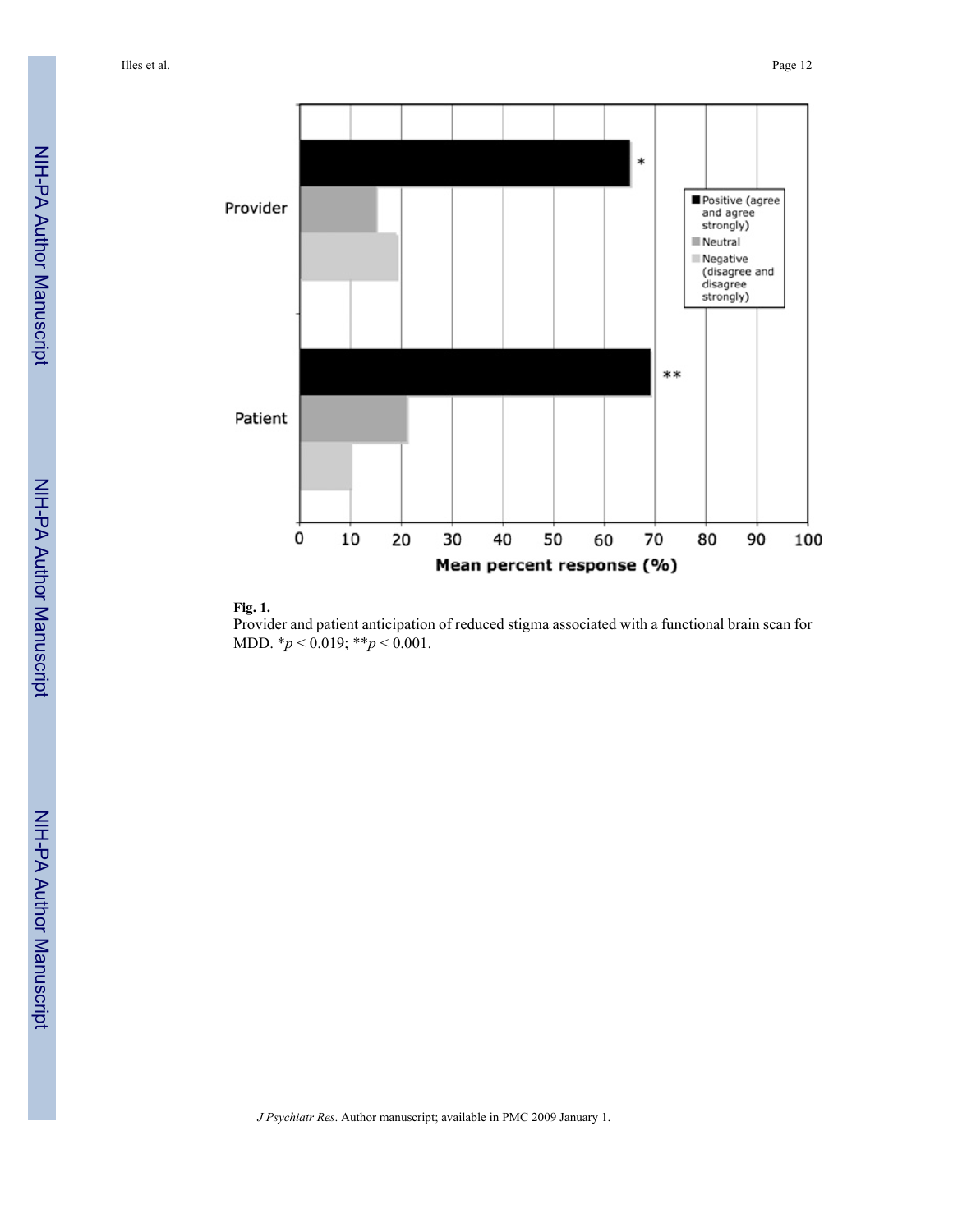



Anticipated impact of fMRI on biological and psychosocial understanding of MDD. \*Fisher's exact test  $p = 0.022$ .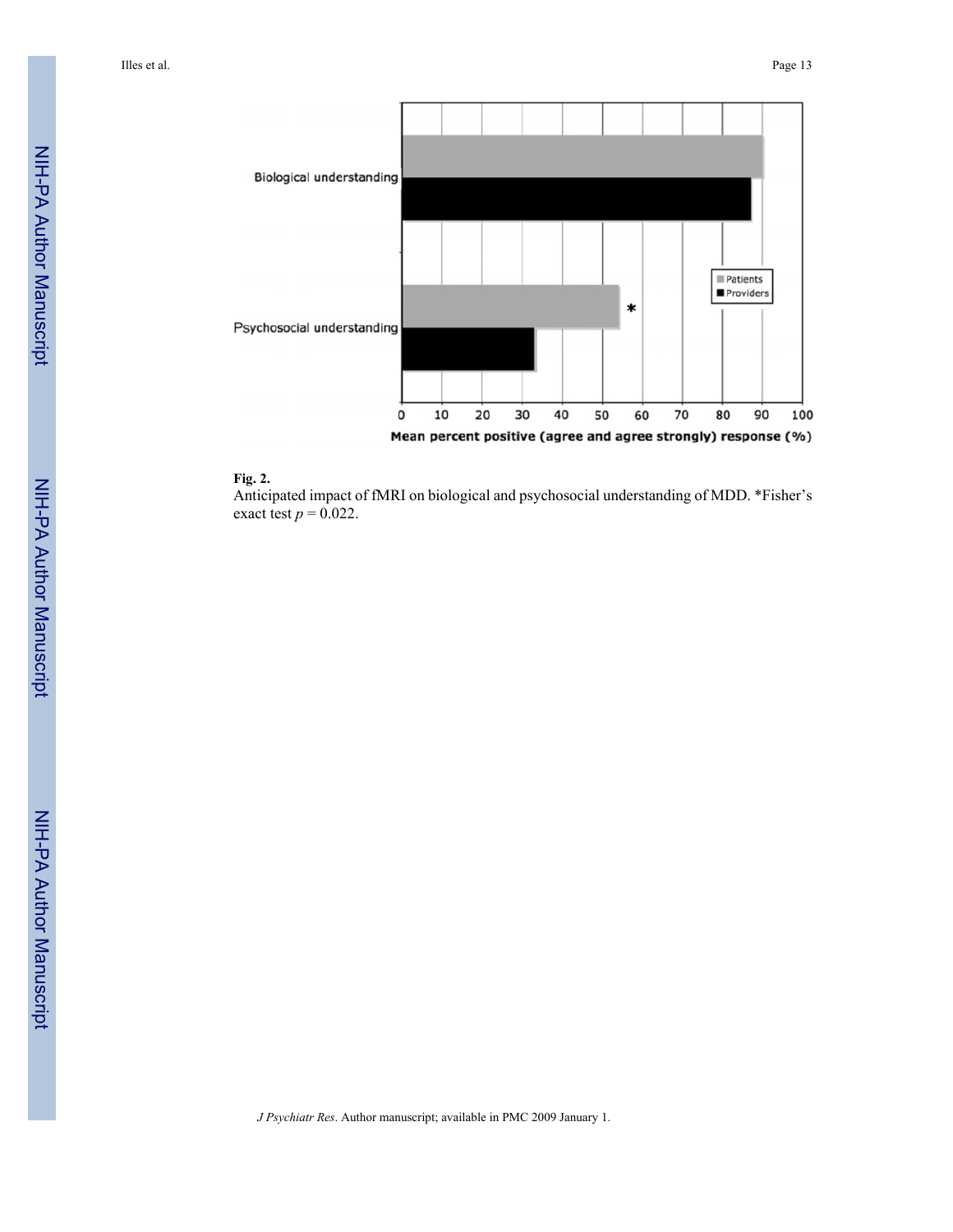Illes et al. Page 14



Providers agree or agree strongly Patients agree or agree strongly **B** Providers disagree or disagree strongly III Patients disagree or disagree strongly

#### **Fig. 3.**

Percentage of positive (agree or agree strongly) and negative (disagree or disagree strongly) responses by providers and patients to the anticipated impact of neuroimaging on various dimensions of treatment and compliance.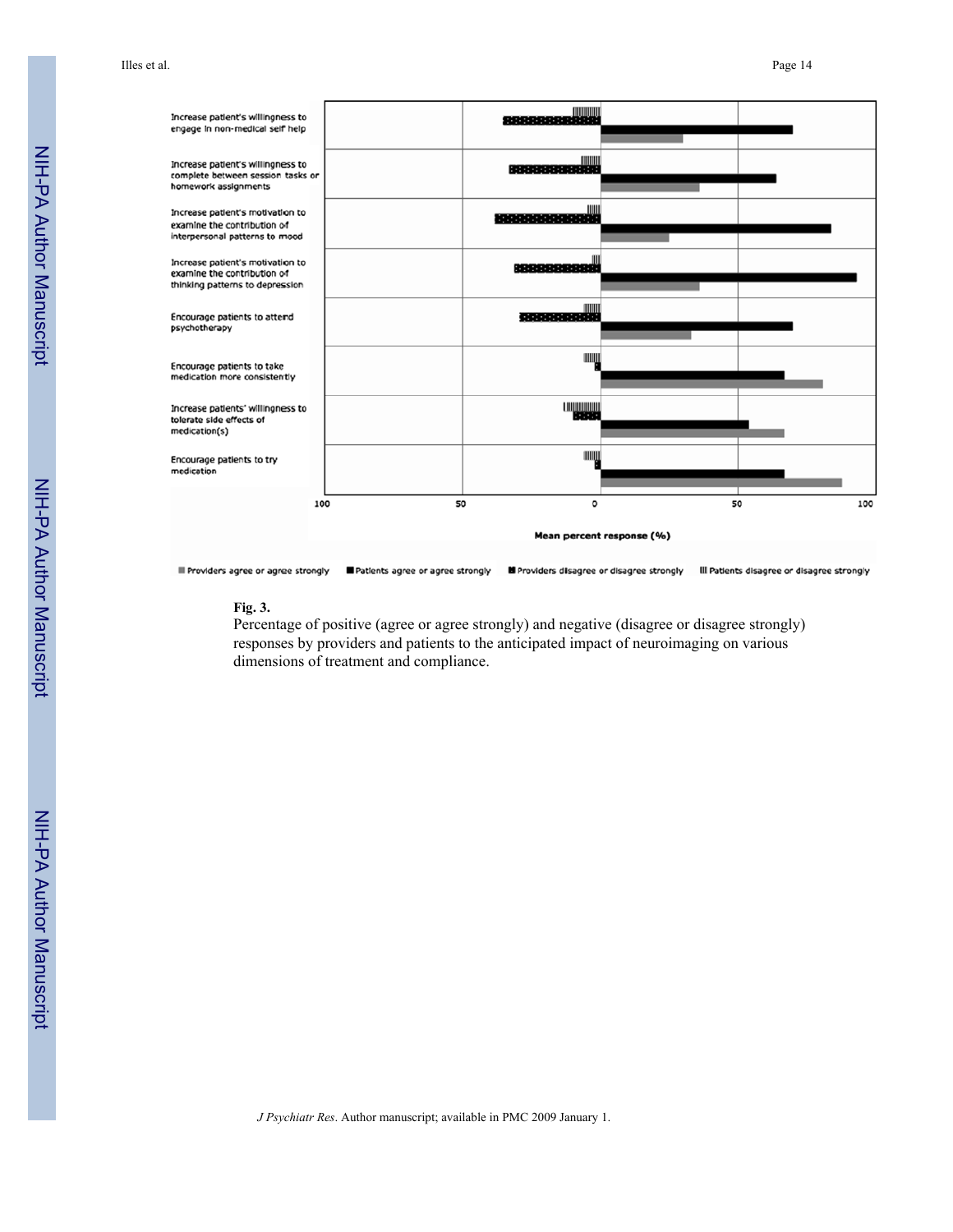#### **Table 1**

## Provider demographics

|                  | $N(\%)$ |                   | $N(\%)$ |
|------------------|---------|-------------------|---------|
| Background       |         | Type of practice  |         |
| MD               | 22(42)  | Acad. Medical Ctr | 23(43)  |
| PhD, EdD, PsyD   | 29(56)  | Private Practice  | 26(48)  |
| Not reported     | 1(2)    | Private hospital  | 1(2)    |
|                  |         | VA Medical Ctr    | 2(4)    |
| Ethnicity        |         | Other             | 1(2)    |
| Caucasian        | 48 (92) | Not reported      | 1(2)    |
| Asian            | 3(6)    |                   |         |
| African-American | 1(2)    |                   |         |
| Hispanic/Latino  | 0(0)    |                   |         |
| Other            | 0(0)    |                   |         |
| Age              |         |                   |         |
| $<$ 39           | 8(15)   |                   |         |
| $40 - 49$        | 17(33)  |                   |         |
| $50 - 59$        | 17(33)  |                   |         |
| $60+$            | 8(15)   |                   |         |
| Undisclosed      | 2(4)    |                   |         |

Percentages may exceed 100 since some providers indicated more than one choice as an answer.